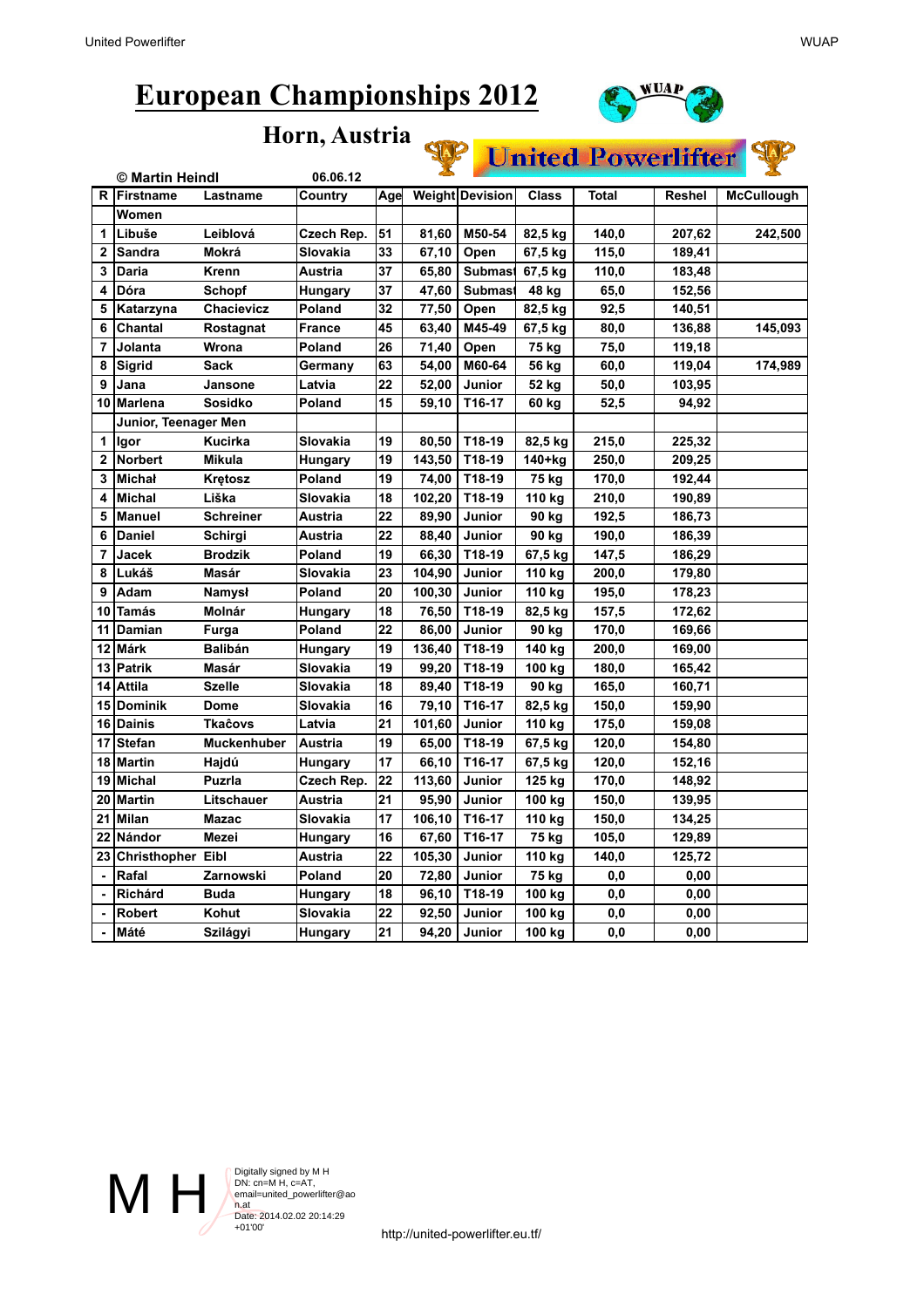

**United Powerlifter** 

**Horn, Austria**



http://united-powerlifter.eu.tf/